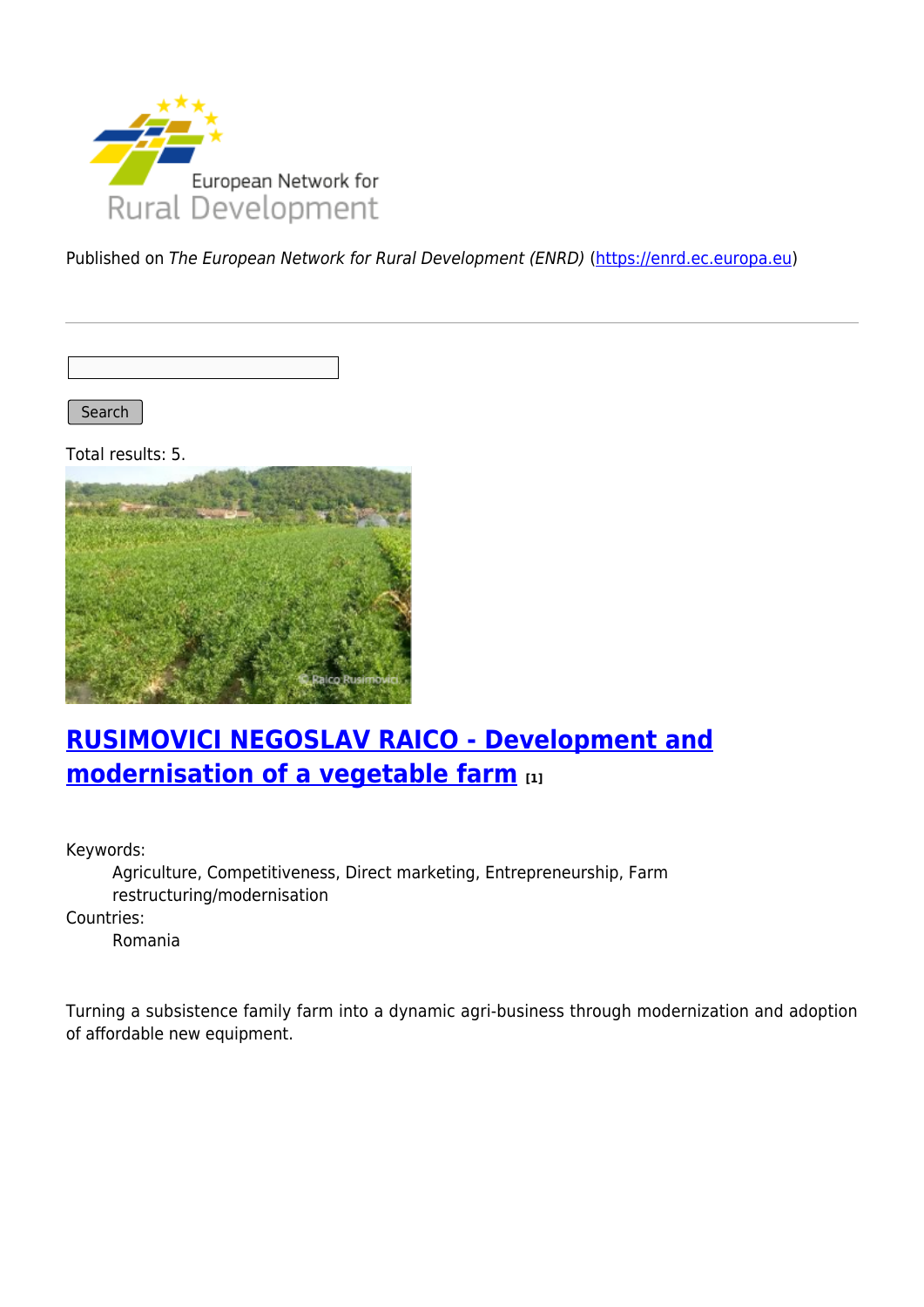

# **[Diversifying a young female farmer's income by investing in](https://enrd.ec.europa.eu/projects-practice/diversifying-young-female-farmers-income-investing-farm-tourism_en) [farm tourism](https://enrd.ec.europa.eu/projects-practice/diversifying-young-female-farmers-income-investing-farm-tourism_en) [2]**

Keywords:

Agriculture, Diversification, Entrepreneurship, Tourism, Women, Young farmers Countries:

Italy

A young female farmer decided to renovated an old building on the family farm and offer accommodation for tourists.



# **[Diversifying a farm's income by investing in agro-tourism](https://enrd.ec.europa.eu/projects-practice/diversifying-farms-income-investing-agro-tourism_en) [3]**

Keywords: Agriculture, Diversification, Entrepreneurship, Tourism Countries: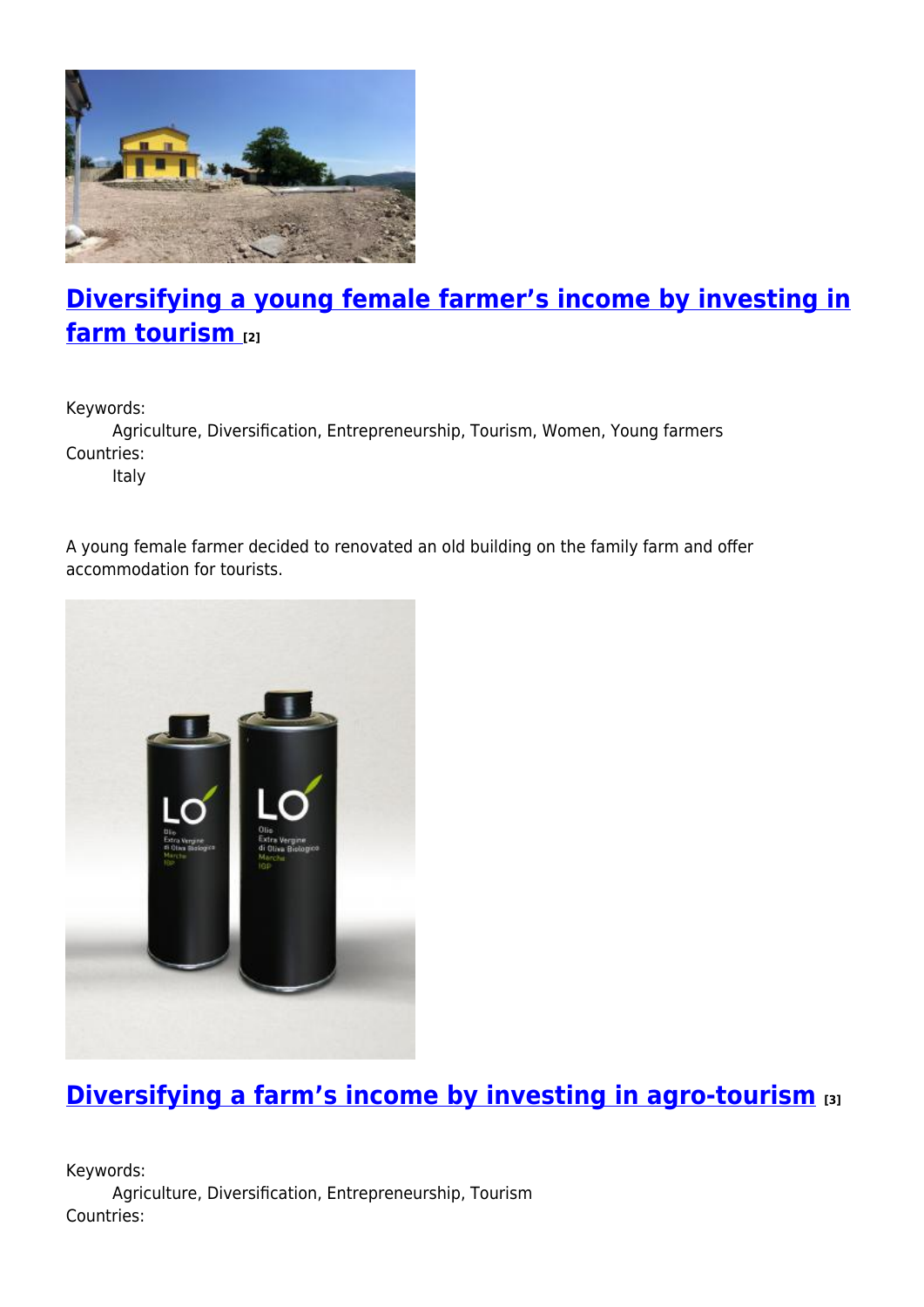Italy

A family farm decided to diversify and supplement its income by investing in agri-tourism.



## **[Integrated veterinary services using a mobile lab](https://enrd.ec.europa.eu/projects-practice/integrated-veterinary-services-using-mobile-lab_en) [4]**

Keywords:

Animal welfare, Entrepreneurship, Job creation, Rural business, Rural services Countries:

Romania

Responding to clients' needs by offering new integrated veterinary services using a mobile laboratory.



### **[Expanding the Uuskaubi herb business in Estonia](https://enrd.ec.europa.eu/projects-practice/expanding-uuskaubi-herb-business-estonia_en) [5]**

Keywords: Added value, Farm restructuring/modernisation, Rural SMEs Countries: Estonia